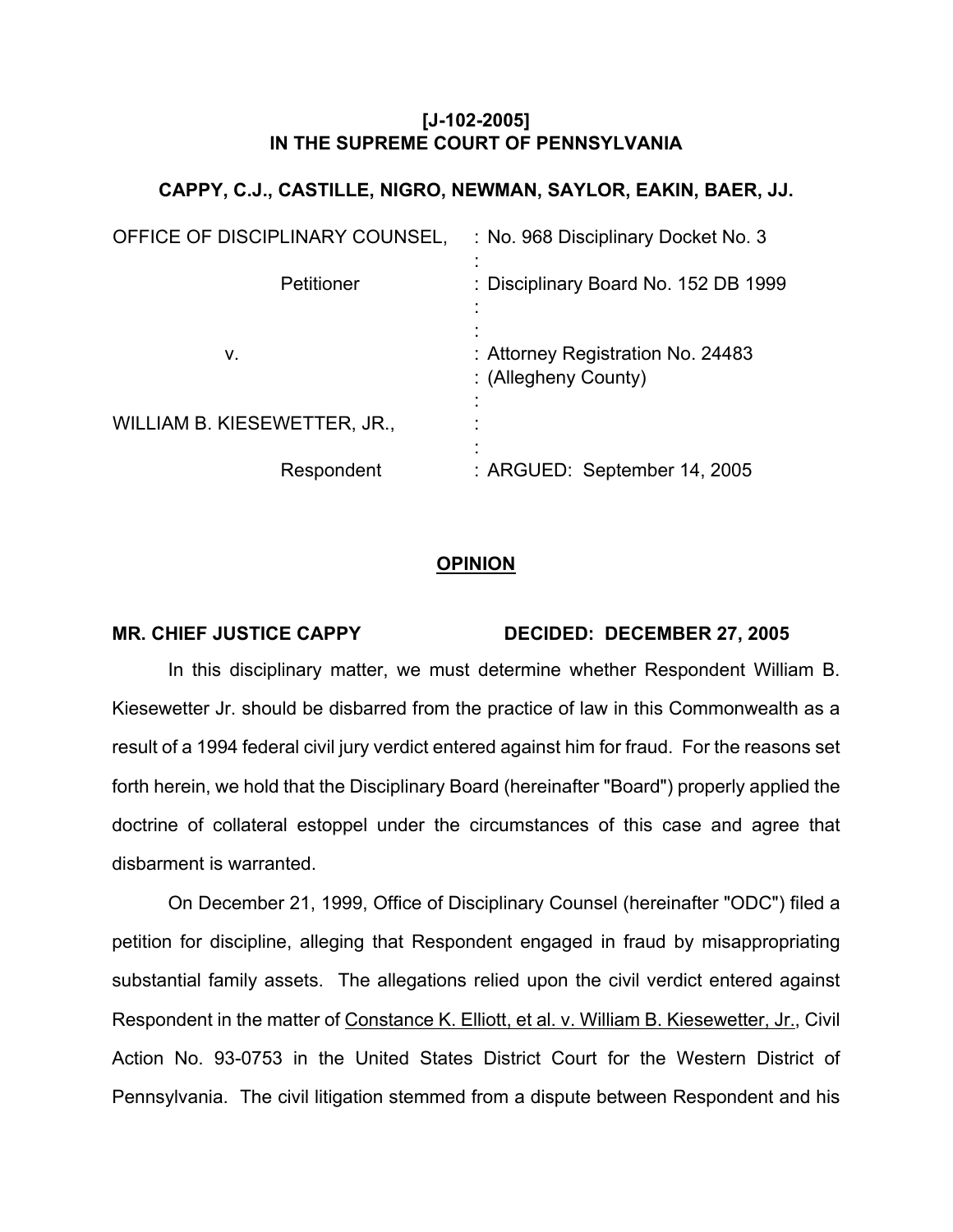sisters, Patricia J. Kiesewetter and Constance K. Elliot, over the ownership of family assets with a principal value exceeding \$2.4 million. The civil trial was bifurcated with liability and punitive damages determined by jury verdict and compensatory damages determined thereafter by the court. On December 5, 1994, the jury returned a verdict against Respondent, finding him liable for breach of fiduciary duty, unjust enrichment, and fraud.

 The jury's answers to the specific interrogatories established that Respondent's parents placed the disputed assets into the names of their three children, intending to make an immediate irrevocable gift of those assets to their children. The jury found that Respondent violated his fiduciary duty to his sisters and that he acted fraudulently toward them with respect to the disputed assets. It further found that large amounts of the family's assets were transferred into accounts created pursuant to the Uniform Gifts to Minors Act (hereinafter "UGMA"), 20 Pa.C.S. § 5301 *et seq.,* in the names of Constance K. Elliott's three sons. Finally, the jury found that Respondent was his nephews' fiduciary with respect to the UGMA accounts and that he breached his custodial duty to his nephews thereby unjustly enriching himself. On April 4, 1997, the federal court ruled that Respondent's total liability was \$3,626,322, which included \$500,000 in punitive damages.

 During a pre-hearing conference in this disciplinary matter, ODC raised the issue of collateral estoppel, arguing that Respondent should be precluded from denying the facts as found in the civil fraud trial. Alternatively, it argued that the transcript of the civil trial should be accepted into evidence. Hearing Committee 4.01 ruled that collateral estoppel did not apply, but permitted ODC to introduce the record of the federal civil trial in the disciplinary proceeding. The parties were further permitted to supplement the record if desired. The matter was subsequently reassigned to Hearing Committee 4.03 because Committee 4.01 was unable to determine whether there was *prima facie* evidence of a violation of the Rules of Professional Conduct.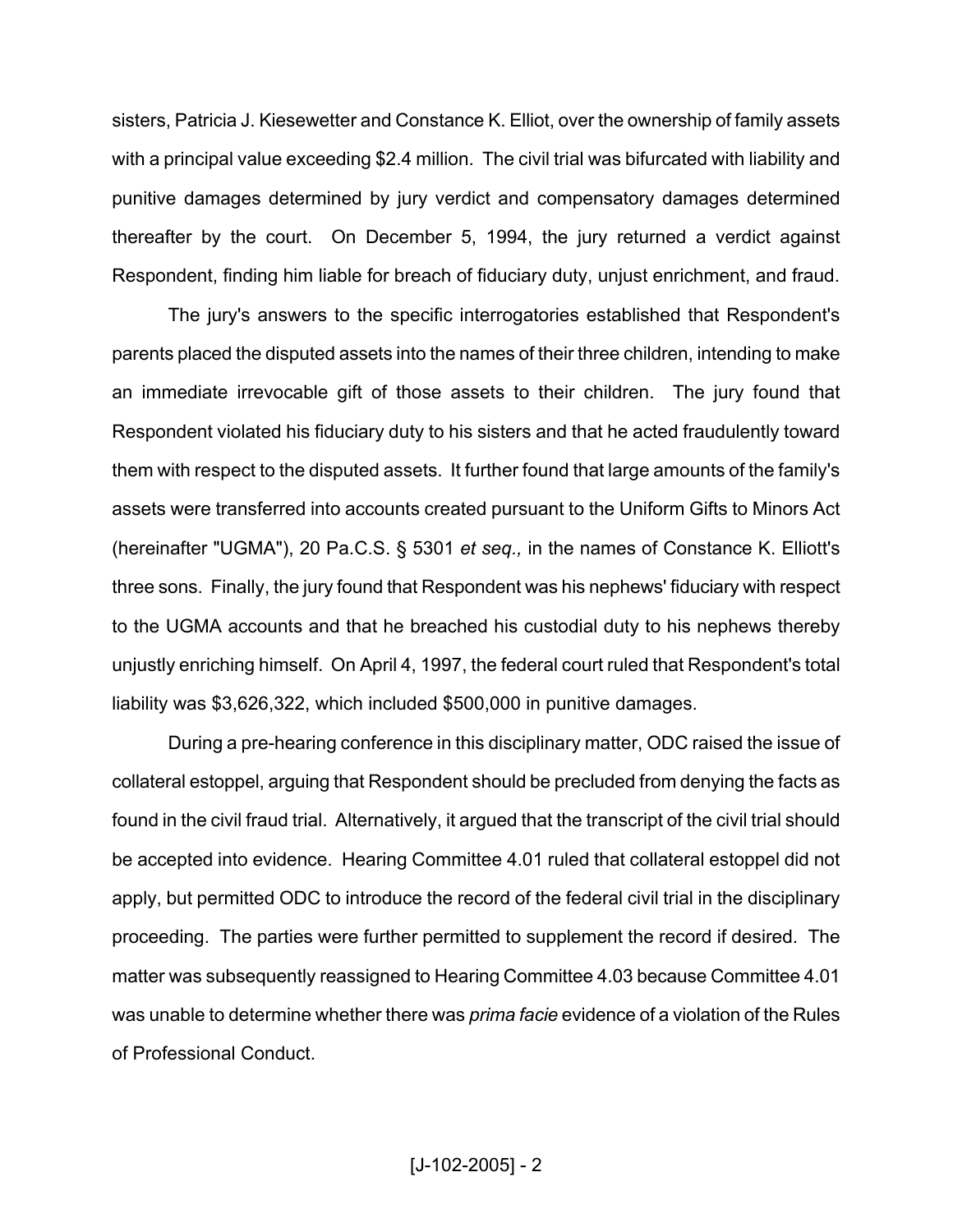At the disciplinary hearing, ODC introduced into evidence the record of the civil fraud proceeding and presented no live testimony. Respondent presented two character witnesses who testified that he is an honest and sincere person with a good reputation in the community for truth and integrity. Respondent also testified on his own behalf and asserted that his mother voluntarily transferred a portion of assets to him, that he was never in charge of the finances of his sisters and nephews, that he never had a general power of attorney, and that he never invested their funds. Respondent has not worked for income since February of 1995, when a freeze order was entered against his assets in connection with the civil judgment. As of the date of the disciplinary hearing, Respondent had not paid any portion of the judgment. He has no prior disciplinary history.

 In its report and recommendation, Hearing Committee 4.03 ruled that the doctrine of collateral estoppel precluded Respondent from relitigating the issue of whether he had engaged in fraud as determined by the jury in the civil fraud case and as alleged in the petition for discipline. Relying on our application of the doctrine in Office of Disciplinary Counsel v. Duffield, 644 A.2d 1186 (Pa. 1994), the Committee ruled that the issue of fraud in the civil proceeding was identical to the issue here; that there was a final judgment on the merits in the civil proceeding; and that Respondent was a party to the prior civil case and had a full and fair opportunity to litigate the issue of fraud. Moreover, the Committee determined that the jury determined that Respondent had a fiduciary duty to his sisters and a custodial duty to his nephews and violated those duties by acting fraudulently with respect to the assets. It found that Respondent's testimony to the contrary was not credible. Accordingly, Hearing Committee 4.03 recommended that Respondent be disbarred.

 Respondent thereafter filed a brief on exceptions and requested oral argument. Oral argument subsequently was held before a three-member panel of the Board. By order dated July 29, 2004, the Board ruled that the doctrine of collateral estoppel from a civil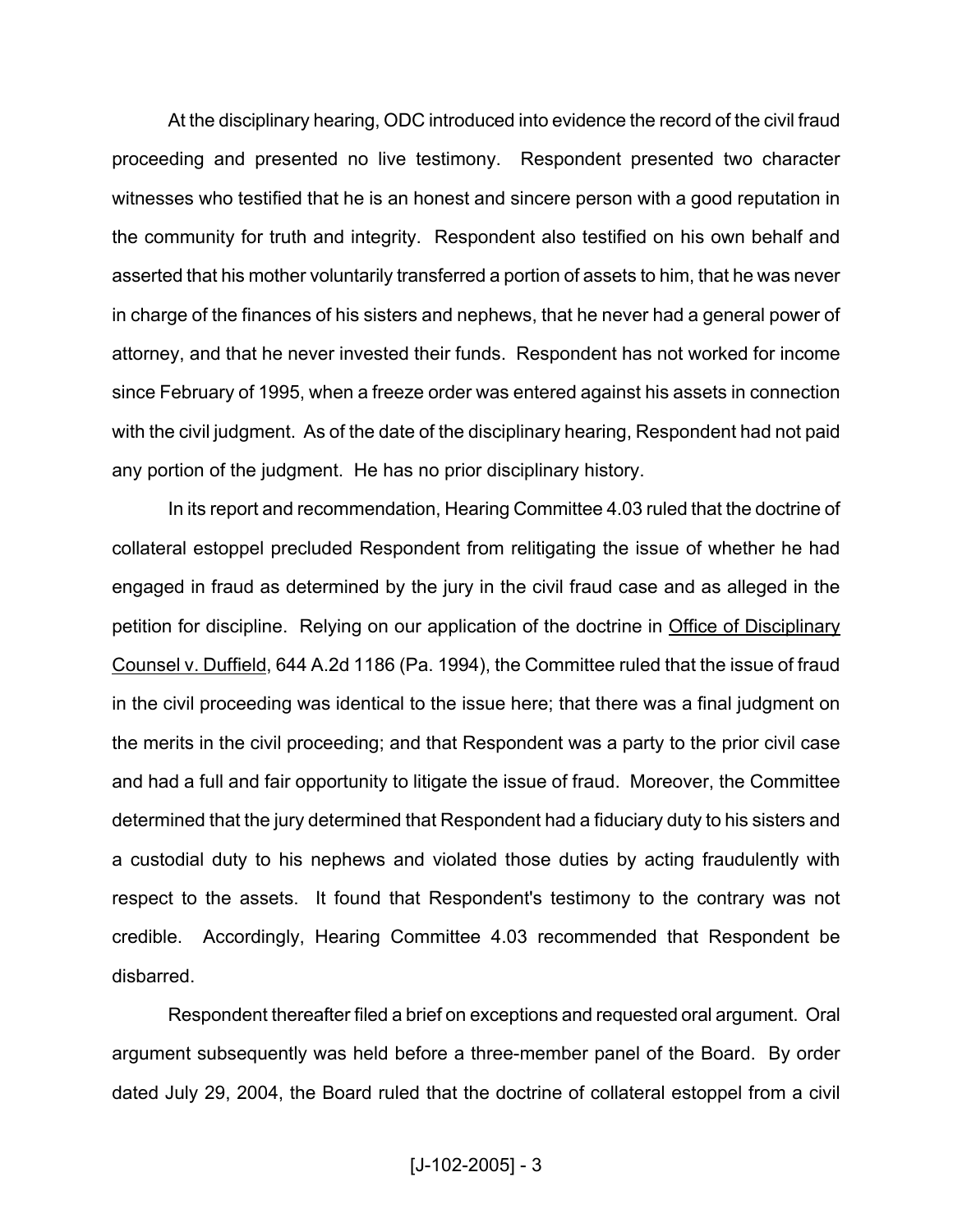verdict did *not* apply in a disciplinary proceeding and remanded the matter to Hearing Committee 4.03 for an expedited hearing on the charges. ODC thereafter filed in our Court a petition for review of the Board's order. On November 4, 2004, our Court entered an order vacating the Board's July 29, 2004 order and remanding the matter to the Board for it to apply the doctrine of collateral estoppel as set forth in **Duffield**, to address any outstanding issues in the matter, and to recommend an appropriate sanction.

 Upon remand, the Board ruled that collateral estoppel applied to the instant case. It found that Respondent fully litigated the facts of the civil matter upon which the disciplinary action was based, had a full opportunity to examine witnesses and present evidence, and had been found to have engaged in fraud by the same standard of proof applicable to a disciplinary proceeding. The Board further concluded that the misappropriation of \$2.4 million constitutes dishonest and egregious misconduct that warrants disbarment. Respondent thereafter filed in our Court a request to present oral argument pursuant to Pa.R.D.E. 208(e)(2), which we granted.

 In attorney disciplinary matters, this Court exercises *de novo* review, and we are not bound by the findings and recommendations of the Hearing Committee or the Disciplinary Board. ODC v. Chung, 695 A.2d 405 (Pa. 1997).

 Respondent raises three issues, the first of which challenges the lower tribunals' application of the doctrine of collateral estoppel to preclude him from relitigating the issue of whether he engaged in fraud.

 The doctrine of collateral estoppel precludes relitigation of an issue determined in a previous action if: (1) the issue decided in the prior case is identical to the one presented in the later action; (2) there was a final adjudication on the merits; (3) the party against whom the plea is asserted was a party or in privity with a party in the prior case; (4) the party or person privy to the party against whom the doctrine is asserted had a full and fair opportunity to litigate the issue in the prior proceeding; and (5) the determination in the prior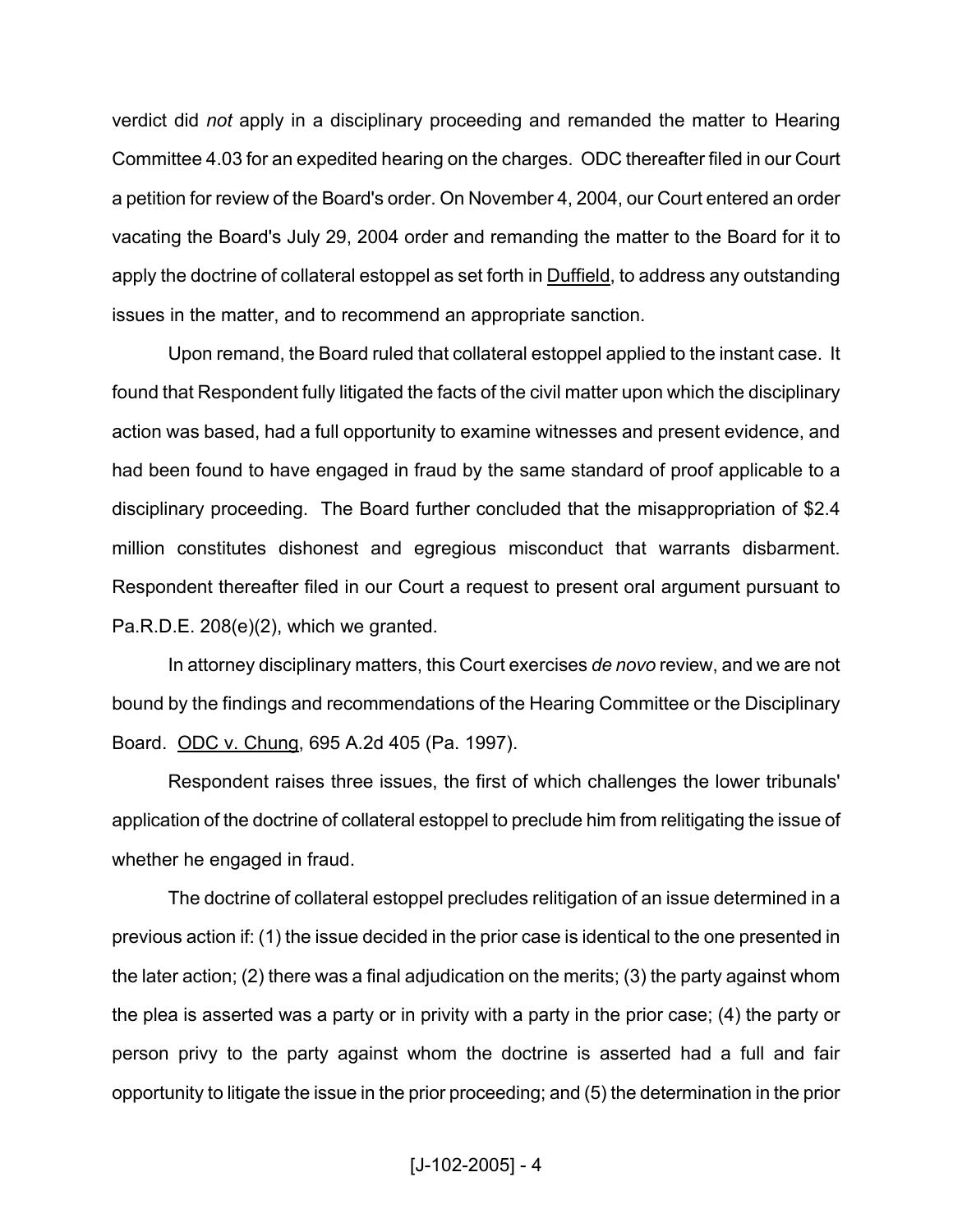proceeding was essential to the judgment. Duffield, 644 A.2d at 1189. Collateral estoppel relieves parties of the cost and vexation of multiple lawsuits, conserves judicial resources, and, by preventing inconsistent decisions, encourages reliance on adjudication. Shaffer v. Smith, 673 A.2d 872, 875 (Pa. 1996), citing Allen v. McCurry, 449 U.S. 90, 94, 101 S.Ct. 411, 415 (1990).

 The doctrine of collateral estoppel can be asserted either defensively as a shield to prosecution of an action or offensively as a sword to facilitate prosecution. Offensive use of collateral estoppel occurs when the plaintiff seeks to foreclose the defendant from litigating an issue the defendant has previously litigated unsuccessfully in an action with another party. Shaffer v. Smith, 673 A.2d 872, 874 (Pa. 1996), *citing* Parklane Hosiery Co. v. Shore, 439 U.S. 322, 326 n.4, 99 S.Ct. 645, 649 n.4 (1979). Defensive use of collateral estoppel occurs when a defendant seeks to prevent a plaintiff from asserting a claim the plaintiff has previously litigated and lost against another defendant. Parklane Hosiery Co., 439 U.S. at 326 n.4. In both the offensive and defensive use situations, the party against whom estoppel is asserted has litigated and lost in an earlier action. Id. at 328.

 Although we have examined whether collateral estoppel can be asserted defensively in a disciplinary action, *see* Duffield, *supra*, In the Matter of Iulo, 766 A.2d 335 (Pa. 200[1](#page-4-0)),<sup>1</sup>

<u>.</u>

<span id="page-4-0"></span> $1$  Duffield argued that ODC was collaterally estopped from litigating the issue of whether he misrepresented to ODC that he informed his client, Herschel Walters, that Walters' direct appeal had been decided. In support of application of the doctrine, Duffield relied upon a trial court's ruling in an opinion disposing of Walters' petition under the Post Conviction Relief Act (hereinafter "PCRA"), 42 Pa.C.S. § 9541 *et seq*. The PCRA court had ruled that Duffield was not ineffective for failing to file a petition for allowance of appeal on Walters' behalf. In Duffield, we held that the requirements of collateral estoppel had not been met because the issues in the PCRA matter and the disciplinary action were not identical. Significantly, we further held that the party against whom the doctrine was asserted, ODC, did not have a full and fair opportunity to litigate the issue in the PCRA proceeding.

In Iulo, the respondent argued that ODC was collaterally estopped from pursuing reciprocal discipline based on his New Jersey disbarment when the Pennsylvania Board of Law (continued…)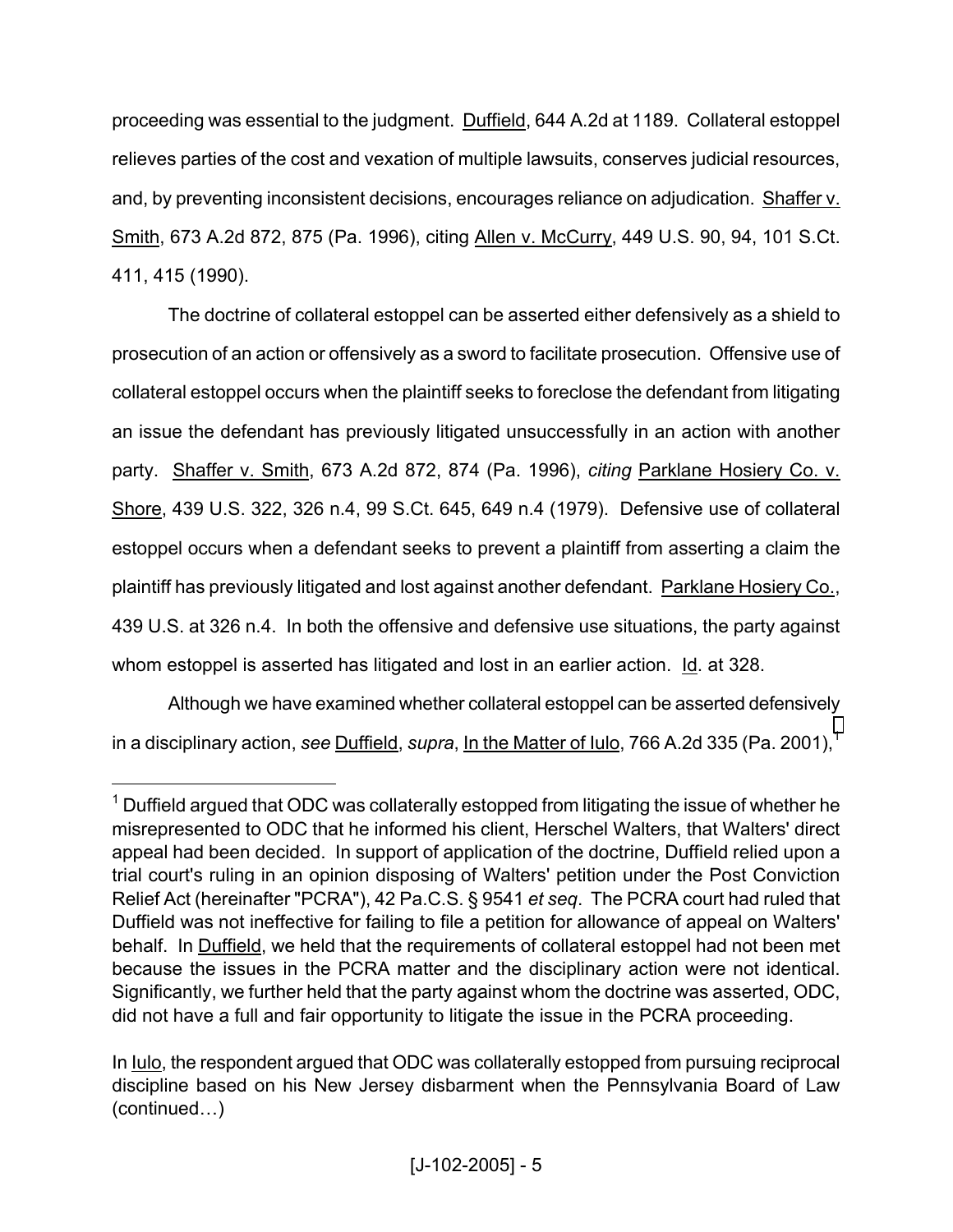we have not addressed whether collateral estoppel can be applied offensively to establish an attorney's professional misconduct.

 Respondent argues that the offensive use of collateral estoppel in a disciplinary matter based on a civil verdict is improper for several reasons. First, he argues that the interests involved in civil litigation are markedly different from those arising in a case alleging professional misconduct. He asserts that while civil litigation results solely in a monetary judgment, a disciplinary proceeding has the potential to remove one's livelihood. Respondent contends that the significant differences in the consequences of the two proceedings and the disparity of safeguards inherent in each action suggest that collateral estoppel should not apply. In support of this contention, he notes that our disciplinary rules currently only apply collateral estoppel principles to cases involving criminal convictions, *see* Pa.R.D.E. 214(e) (providing that a certificate of conviction of an attorney for a serious crime shall be conclusive evidence of the commission of that crime in any disciplinary proceeding instituted against the attorney based upon the conviction) and reciprocal discipline matters, *see* Pa.R.D.E. 216(d) (providing that a final adjudication in another jurisdiction that an attorney has been guilty of misconduct shall establish conclusively the misconduct for purposes of a disciplinary proceeding in this Commonwealth).

 ODC counters that although collateral estoppel based on a civil verdict has not previously been applied against a respondent in a Pennsylvania disciplinary case, there is no prohibition against doing so when, as here, ODC satisfied its burden of demonstrating that the requirements of collateral estoppel have been met.

<sup>(…</sup>continued)

Examiners (hereinafter "PBLE") subsequently found that he had satisfied the character requirements of Pa.B.A.R. 203(b)(2). We held that the requirements of collateral estoppel had not been met because there was no identity of issue between the decision of the PBLE to grant permission to sit for the bar examination and an action of ODC to request imposition of reciprocal discipline.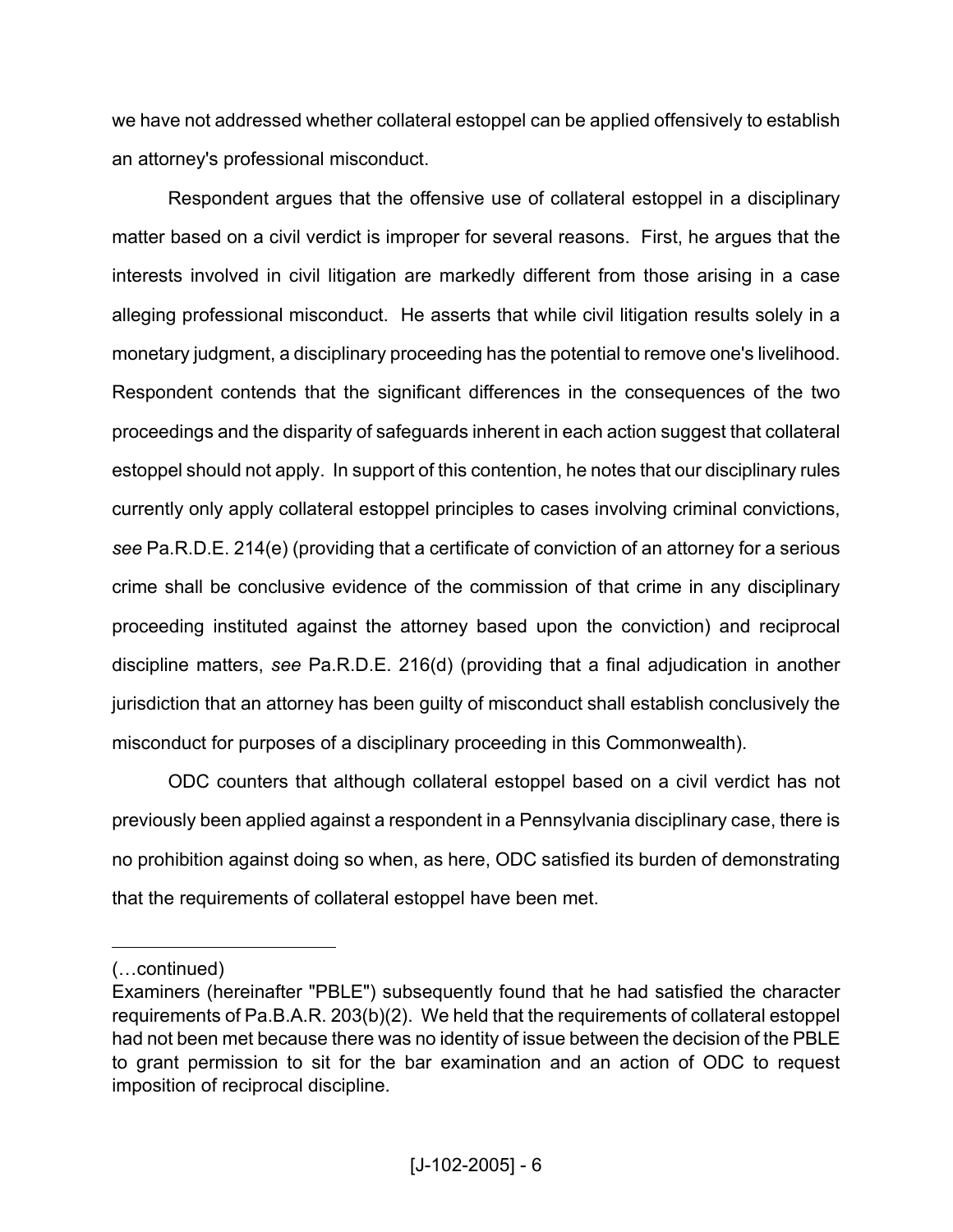We agree with ODC that there is no prohibition against applying collateral estoppel offensively in a disciplinary matter when fairness dictates such application. The fact that our Rules of Disciplinary Enforcement do not speak to such issue is not indicative of a lack of authority to invoke the doctrine. Rather, the circumstance has simply not yet arisen in this Commonwealth prior to the instant disciplinary case. We further find that the differences in the consequences of the civil and disciplinary proceedings are not significant enough to preclude collateral estoppel effect of a civil judgment *per se*.

 Due to the fact that offensive application of the doctrine can result in unfairness to a defendant under certain circumstances,<sup>[2](#page-6-0)</sup> the United States Supreme Court crafted the following four factors to examine to ensure fairness in application: (1) whether the plaintiff could have joined the earlier action; (2) whether the subsequent litigation was foreseeable and therefore the defendant had an incentive to defend the first action vigorously; (3) whether the judgment relied upon as a basis for collateral estoppel is inconsistent with one or more previous judgments in favor of the defendant, and (4) whether the second action would afford the defendant procedural opportunities unavailable in the first action that could produce a different result. Parklane Hosiery Co., Inc. v. Shore, 439 U.S. at 329-331.

 We find that these factors are satisfied. ODC could not have joined the civil fraud action commenced against Respondent. Further, Respondent had fair notice that his fraudulent conduct was prohibited by the Rules of Professional Conduct and therefore the subsequent disciplinary action was foreseeable. Considering that the plaintiffs in the civil

<span id="page-6-0"></span> $^2$  The Court noted that the offensive use of collateral estoppel could result in unfairness if a defendant in the first action is sued for small or nominal damages because he may have little incentive to defend vigorously, particularly if future suits are not foreseeable. Parklane Hosiery Co., 439 U.S. at 330. It further noted that offensive use of collateral estoppel may be unfair to a defendant if the judgment relied upon as a basis for the estoppel is itself inconsistent with one or more previous judgments in favor of the defendant or where the second action affords the defendant procedural opportunities unavailable in the first action that could readily cause a different result. Id. at 330-331.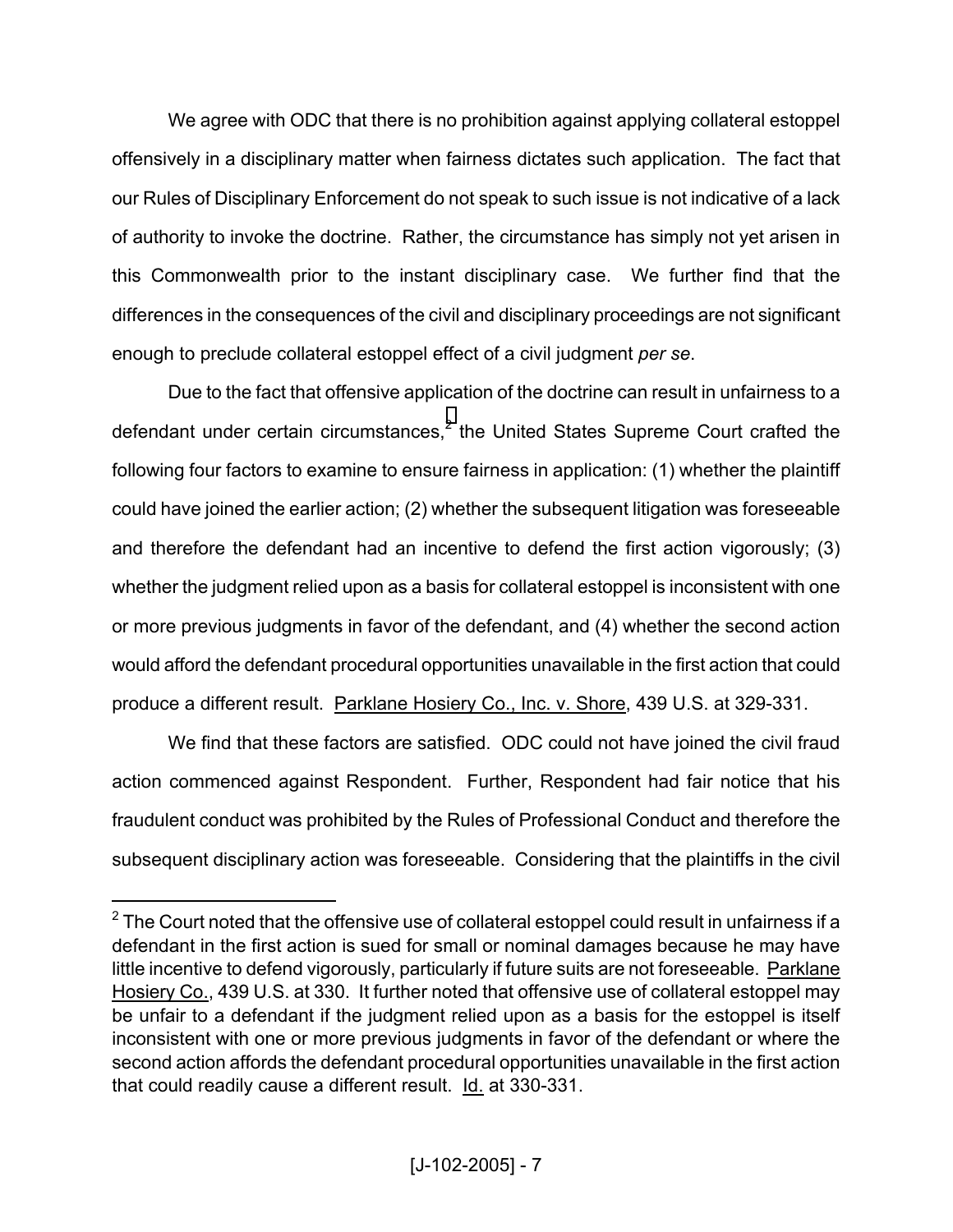action were seeking millions of dollars in damages, Respondent had every incentive to present a vigorous defense. The civil judgment was also not inconsistent with any previous judgments in favor of Respondent. To the contrary, application of the doctrine of collateral estoppel ensures consistency of judgments by prohibiting Respondent from denying facts that were found by an impartial tribunal. Finally, Respondent was afforded all the safeguards inherent in a civil action and would be entitled to no greater protections in a disciplinary proceeding. Significantly, and as discussed in more detail *infra* at 9-10*,* the burden of proof utilized in the civil proceeding to determine that Respondent engaged in fraud satisfied the burden of proof employed in a disciplinary proceeding. Accordingly, we hold that the factors for use of collateral estoppel have been met and that no unfairness arises from the offensive application of collateral estoppel in a disciplinary action based upon a civil verdict of fraud.

 We are also persuaded by those jurisdictions who have similarly ruled. *See* In the Matter of Capoccia, 709 N.Y.S.2d 640 (N.Y. App. Div. 2000) (confirming that offensive collateral estoppel is applicable to attorney disciplinary proceedings); In re: Gwen G. Caranchini, 956 S.W.2d 910 (Mo. 1997) (holding that the doctrine of offensive non-mutual collateral estoppel applies in an attorney discipline matter); and Bar Counsel v. Board of Bar Overseers, 647 N.E.2d 1182 (Mass. 1995) (holding that offensive use of collateral estoppel is appropriate in bar disciplinary proceedings). *But see* In re Carroll L. Owens et al., 532 N.E.2d 248 (Ill. 1988) (prohibiting the offensive application of collateral estoppel in a disciplinary hearing); and In re Strong, 616 P.2d 583 (Utah 1980) (same).<sup>3</sup>

<span id="page-7-0"></span> $3$  Alternatively, Respondent argues that if we determine that collateral estoppel may be applied offensively in a disciplinary proceeding, we should make such ruling prospective so as not to deprive him of a meaningful opportunity to defend the charges against him. *See* In re Bruzga, 712 A.2d 1078 (N.H. 1998) (holding that offensive collateral estoppel applies to attorney discipline proceedings, but applying the holding prospectively because it expanded the disciplinary rules which permitted only foreign disciplinary matters and certain (continued…)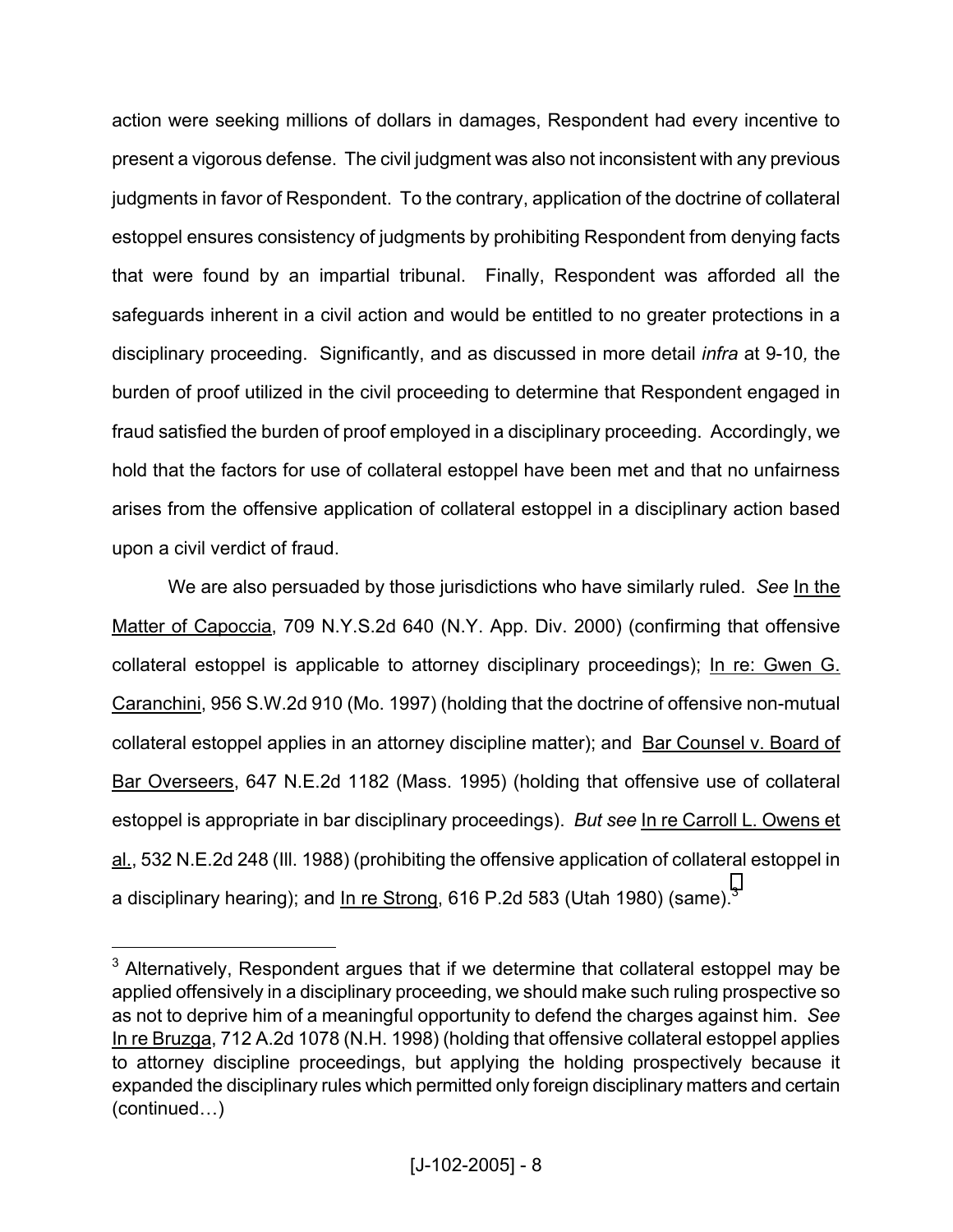We are not persuaded by Respondent's contention that application of offensive collateral estoppel abrogates our *de novo* standard of review by substituting the factual determinations of the jury in the civil proceeding for the fact-finding function of this Court and its lower tribunals. This claim ignores Respondent's previous acknowledgement that this Court routinely applies collateral estoppel principles to criminal convictions and reciprocal discipline matters and that such action in no way conflicts with our standard of review. We emphasize that when the elements of collateral estoppel are satisfied, our Court makes an independent determination as to whether the findings in the previous action constitute professional misconduct and an independent determination as to what sanction is appropriate for such misconduct. The attorney charged with professional misconduct always has the opportunity to present mitigation evidence and argue for a lesser sanction.

 Having rejected Respondent's contentions that collateral estoppel based on a civil judgment cannot be offensively applied in a disciplinary matter, we next examine whether ODC satisfied the elements of the doctrine in this case. $4$  Respondent argues that the first requirement of collateral estoppel is not satisfied because there is no identity of issue due to the disparity in the burdens of proof applicable to each action. He appears to concede

<sup>(…</sup>continued)

criminal convictions to have a collateral estoppel effect upon professional conduct proceedings). We are not persuaded that prospective application of our holding is necessary. As noted, the Rules of Professional Conduct placed Respondent on notice as to the prohibition of fraudulent conduct, and Respondent had a full and fair opportunity to vigorously litigate the issue in the civil proceeding.

<span id="page-8-0"></span><sup>&</sup>lt;sup>4</sup> Initially, Respondent asserts that because Hearing Committee 4.01 ruled that collateral estoppel did *not* apply to his case, due process requires adherence to such ruling because his defense strategy was crafted in accordance therewith. ODC cogently notes that Respondent was not prejudiced by Hearing Committee 4.01's ruling. Indeed, Respondent was afforded the opportunity to present evidence that would have otherwise been found to be irrelevant.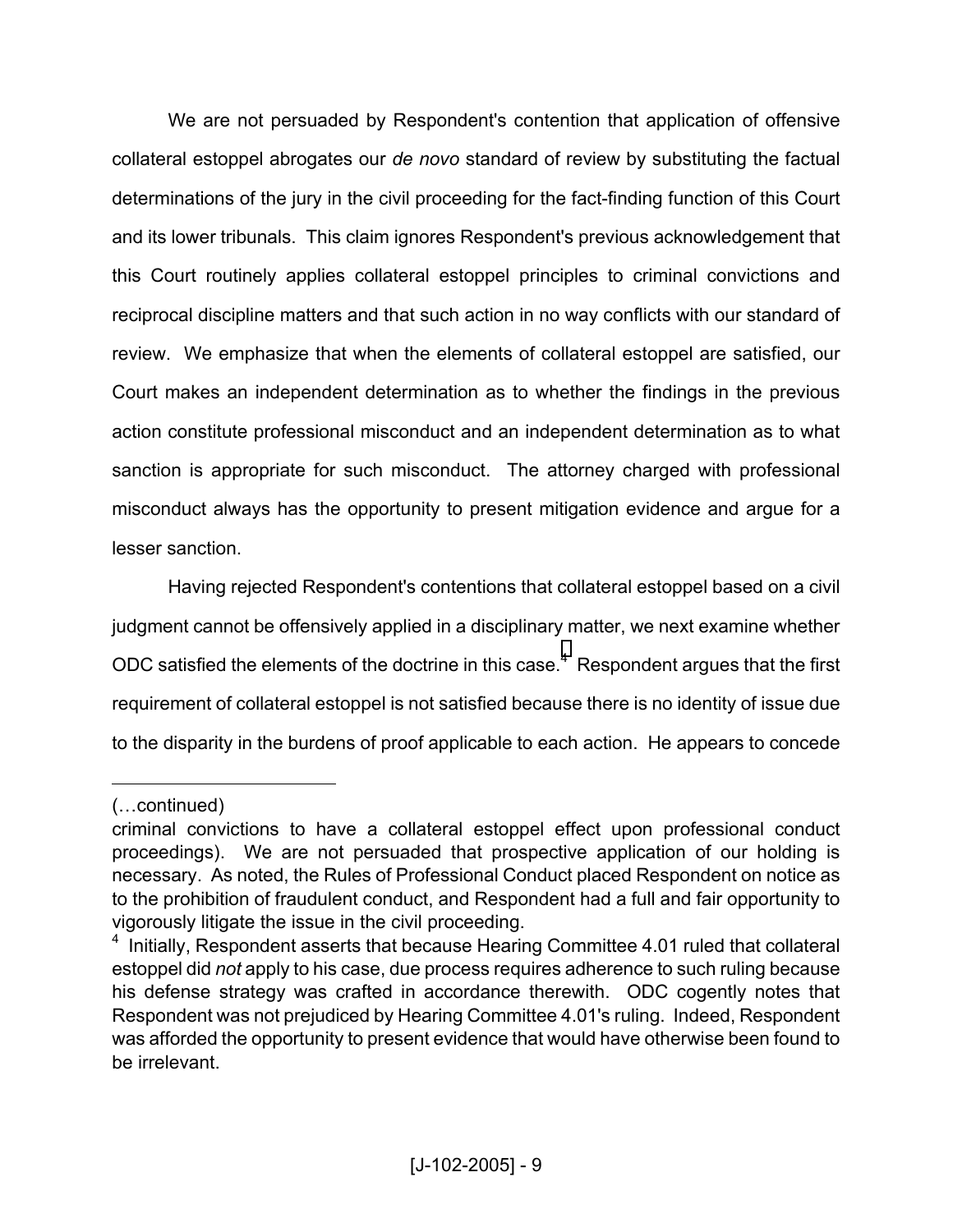that satisfaction of the burden of proof in the liability phase of his civil fraud action would also satisfy the burden of proof applicable to a disciplinary matter.<sup>[5](#page-9-0)</sup> He argues, however, that because his civil trial was bifurcated and a lesser standard of proof*, i.e,* a preponderance of the evidence standard, was applied to the damages phase of the civil trial, collateral estoppel cannot preclude him from litigating the issue of whether he engaged in fraud.

 We conclude that the issues in the two proceedings were, in fact, identical for collateral estoppel purposes. The basis for the imposition of discipline is Respondent's violation of his fiduciary duty to his sisters and his custodial duty to his nephews, which constituted fraud. The jury in the civil fraud action found that Respondent committed such acts and utilized a burden of proof that satisfies the burden of proof employed in a disciplinary action. The fact that the federal court employed a lesser burden of proof that did not require clear and satisfactory evidence in the damages phase of the fraud action is not controlling as we are not relying on the civil jury's determination of the *precise* amount of funds misappropriated. We therefore conclude that the first requirement of collateral estoppel has been satisfied.

 Respondent next argues that the third and fourth requirements of collateral estoppel were not met, *i.e*., that the party against whom the plea is asserted was a party or in privity with a party in the prior case and had a full and fair opportunity to litigate the issue in the

<u>.</u>

<span id="page-9-0"></span> $5$  The party alleging fraud in Pennsylvania has the burden of proving the same by clear and convincing evidence. Moser v. DeSetta, 589 A.2d 679, 682 (Pa. 1991). We note that the federal court in the civil fraud action applied this standard. Transcript of Jury Charge, Notes of Testimony dated December 5, 1994, at 128-129. ODC has the burden of proving, by a preponderance of the evidence, that an attorney's actions constitute professional misconduct. Office of Disciplinary Counsel v. Surrick, 749 A.2d 441, 444 (Pa. 2000). This burden of proof must be established by clear and satisfactory evidence. Id. Therefore, satisfaction of the burden applicable to a civil fraud proceeding would likewise satisfy the burden of proof applicable to a matter alleging professional misconduct.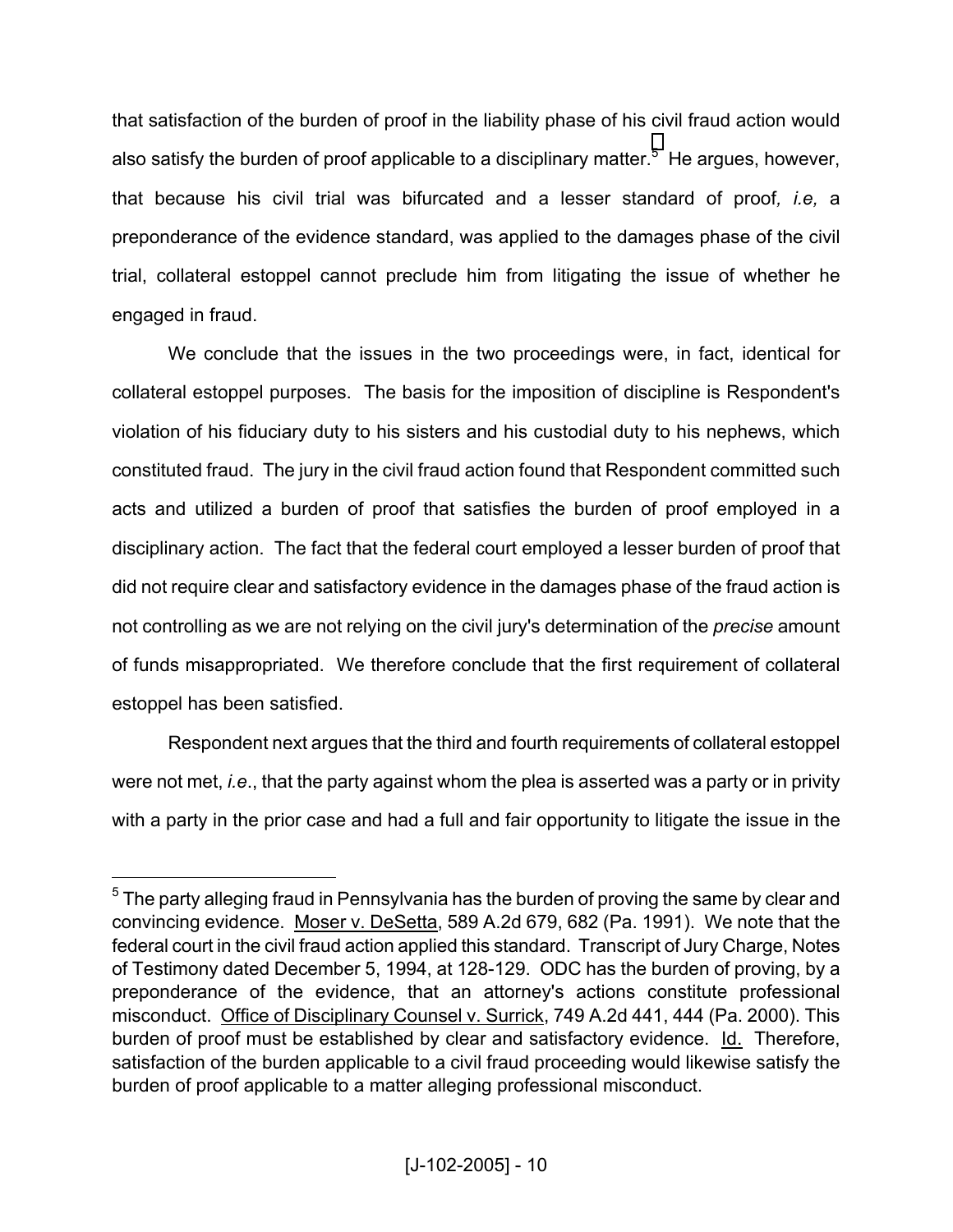prior proceeding. He interprets our decision in Duffield as precluding the application of collateral estoppel in a disciplinary action in which ODC was not a litigant in the previous proceeding. Such a reading of Duffield is clearly erroneous. Although Duffield held that collateral estoppel did not apply because ODC was not a party to the criminal matter in which the issue was litigated, such holding was based on the fact that collateral estoppel was being asserted against ODC. Here, the doctrine of collateral estoppel is asserted against Respondent, who was a party to the previous civil fraud action and had a full and fair opportunity to litigate the issue. $^6$  $^6$  Accordingly, we hold that the Board properly applied the doctrine of collateral estoppel.

 Respondent next contends that the admission of the civil proceedings and elimination of ODC's obligation to move forward deprives him of his constitutional right to confront witnesses. He does not support this contention with any argument other than those set forth in his challenge to the offensive application of collateral estoppel. As we have concluded that the lower tribunals did not err in applying the doctrine, the lower tribunals likewise did not err by admitting into evidence the record of the civil fraud proceeding.

 Respondent's final claim is that the petition for discipline filed by ODC was not specific enough to permit a valid prosecution. He argues that the petition for discipline alleged only that he had been found liable in the federal civil matter and otherwise recited the procedural posture of that case. Respondent contends that because ODC failed to identify any specific asset that was misappropriated, he was placed in the position of having to guess what the charges were against him. He relies on Pennsylvania Rule of Disciplinary Enforcement 208(b)(1), which states that "[p]roceedings shall be instituted by

<span id="page-10-0"></span> $^6$  Respondent does not challenge the Board's findings that there was a final adjudication on the merits and that the determination in the prior civil proceeding was essential to the judgment. Our independent evaluation of the record supports these findings.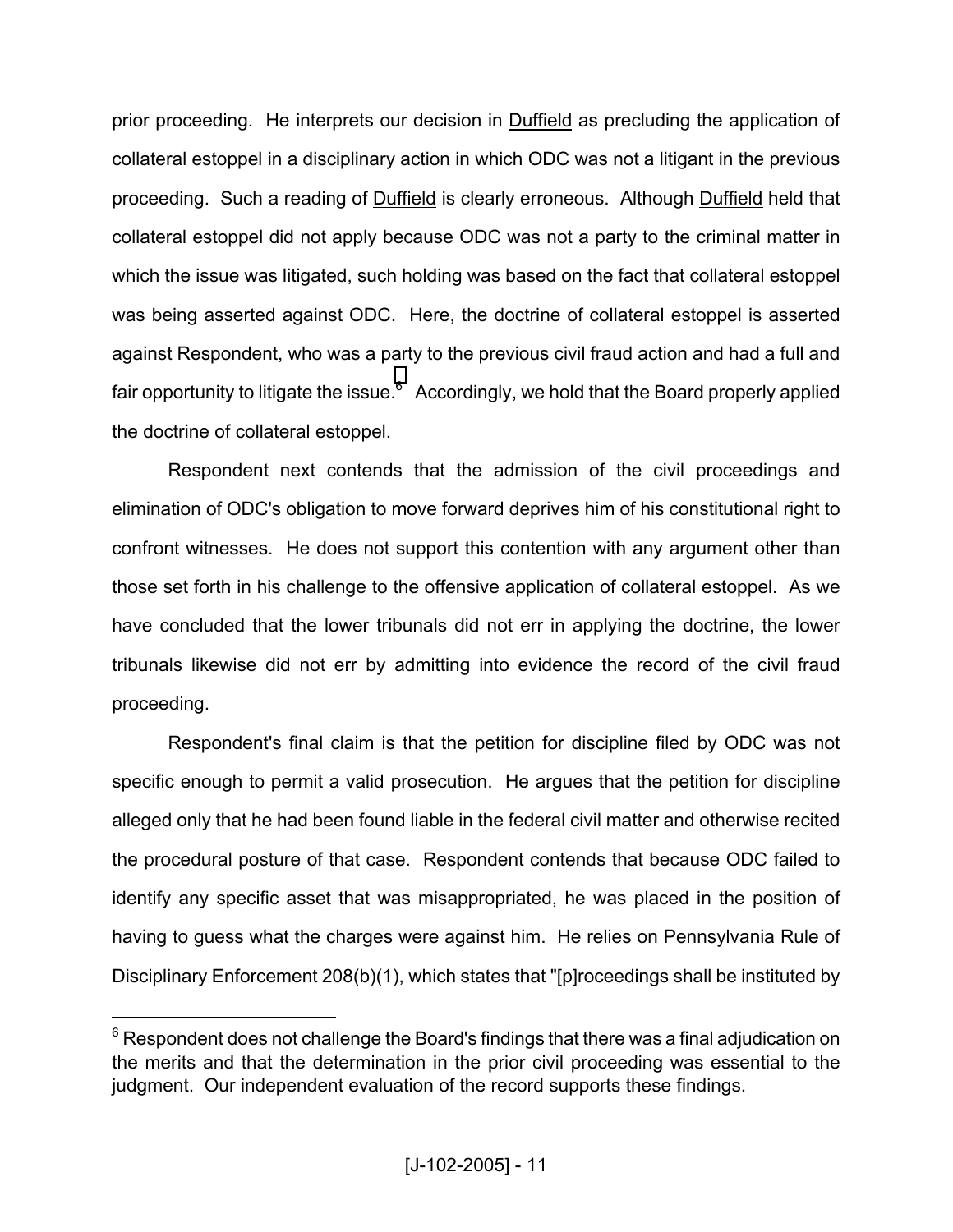filing with the Board a petition setting forth with specificity the charges of misconduct." Pa.R.D.E. 208(b)(1).

 Respondent's contention is not supported by the record. In the petition for discipline, ODC charged that Respondent's parents had transferred virtually all of their assets, amounting to over \$2.4 million, to Respondent and his two sisters, and that Respondent misappropriated these assets for his own use. The petition further alleged that Respondent transferred certain of the family's assets into three accounts created for Respondent's three nephews and used such funds for his own purposes. The petition referenced the 1994 civil jury verdict, which found that Respondent had a fiduciary duty to his sisters and a custodial duty to his nephews and that Respondent violated such duties and acted fraudulently with respect to the disputed assets. Finally, the petition for discipline alleged that by such misconduct, Respondent violated, *inter alia,* R.P.C. 8.4(c) (prohibiting conduct involving dishonesty, fraud, deceit, or misrepresentation).

 We agree with ODC that it has always been clear to Respondent that this disciplinary matter was predicated upon the same facts as the federal civil fraud action. Accordingly, we hold that the allegations set forth in the petition for discipline were sufficiently specific to put Respondent on notice as to the alleged misconduct and the disciplinary rules violated.

 Having rejected the claims raised by Respondent, we next determine whether the facts found in the civil fraud proceeding constitute professional misconduct. We hold that Respondent's actions in defrauding his sisters and nephews of family assets clearly violate R.P.C. 8.4(c), which provides that it is professional misconduct for a lawyer to engage in conduct involving dishonesty, fraud, deceit or misrepresentation. We further hold that such misconduct warrants disbarment from the practice of law in this Commonwealth.

 In support of its recommendation of disbarment, the Board noted that this Court has imposed such sanction for the misappropriation of entrusted funds. Office of Disciplinary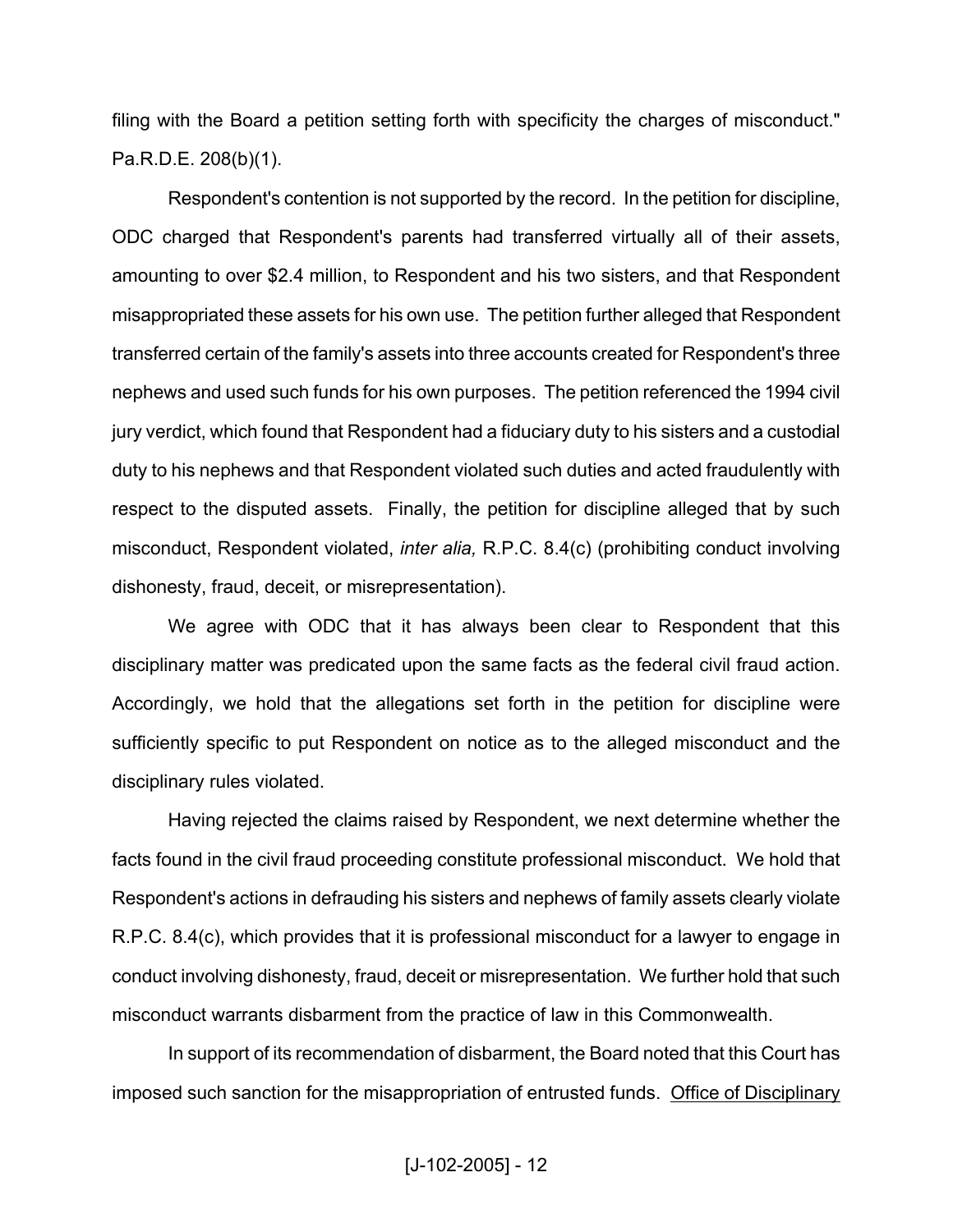Counsel v. Lucarini, 472 A.2d 186 (Pa. 1983). It further found that the fact that Respondent's acts of misconduct were against his family members did not shield him from serious discipline. Office of Disciplinary Counsel v. Grigsby, 425 A.2d 730 (Pa. 1981). The Board relied on Office of Disciplinary Counsel v. Lagattuta, No. 957 Disciplinary Docket No. 2, 821 A.2d 1202 (Pa. 2003) (decided without published opinion), where we disbarred the respondent after he misappropriated substantial funds from his parents' estate.

 As aggravating factors, the Board found that Respondent has made no voluntary payment on the civil judgment despite the fact that it has been final for several years. It further noted that Respondent failed to obtain gainful employment since at least February 1995, because, if he did so, his earnings would be used to satisfy the judgment against him. In addition, the Board found that Respondent's two character witnesses did not provide persuasive mitigation evidence and therefore the only mitigating factor is Respondent's lack of disciplinary history.

 Under these circumstances, we agree with the Board that disbarment is warranted. In choosing an appropriate sanction, we have recognized that "there is no doubt that dishonesty on the part of an attorney establishes his unfitness to continue practicing law." Grigsby, 425 A.2d at 733. Truth is the cornerstone of the judicial system; a license to practice law requires allegiance and fidelity to truth. Id. Respondent's behavior in defrauding his own family members and attempting to avoid payment after the civil judgment was entered demonstrates the antithesis of these requirements and warrants imposition of the most severe sanction.

 Accordingly, Respondent is hereby disbarred from the practice of law in this Commonwealth. He is directed to comply with the provisions of Pa.R.D.E. 217 (setting forth the requirements to be satisfied by formerly admitted attorneys) and must pay the costs of these proceedings pursuant to Pa.R.D.E. 208(g).